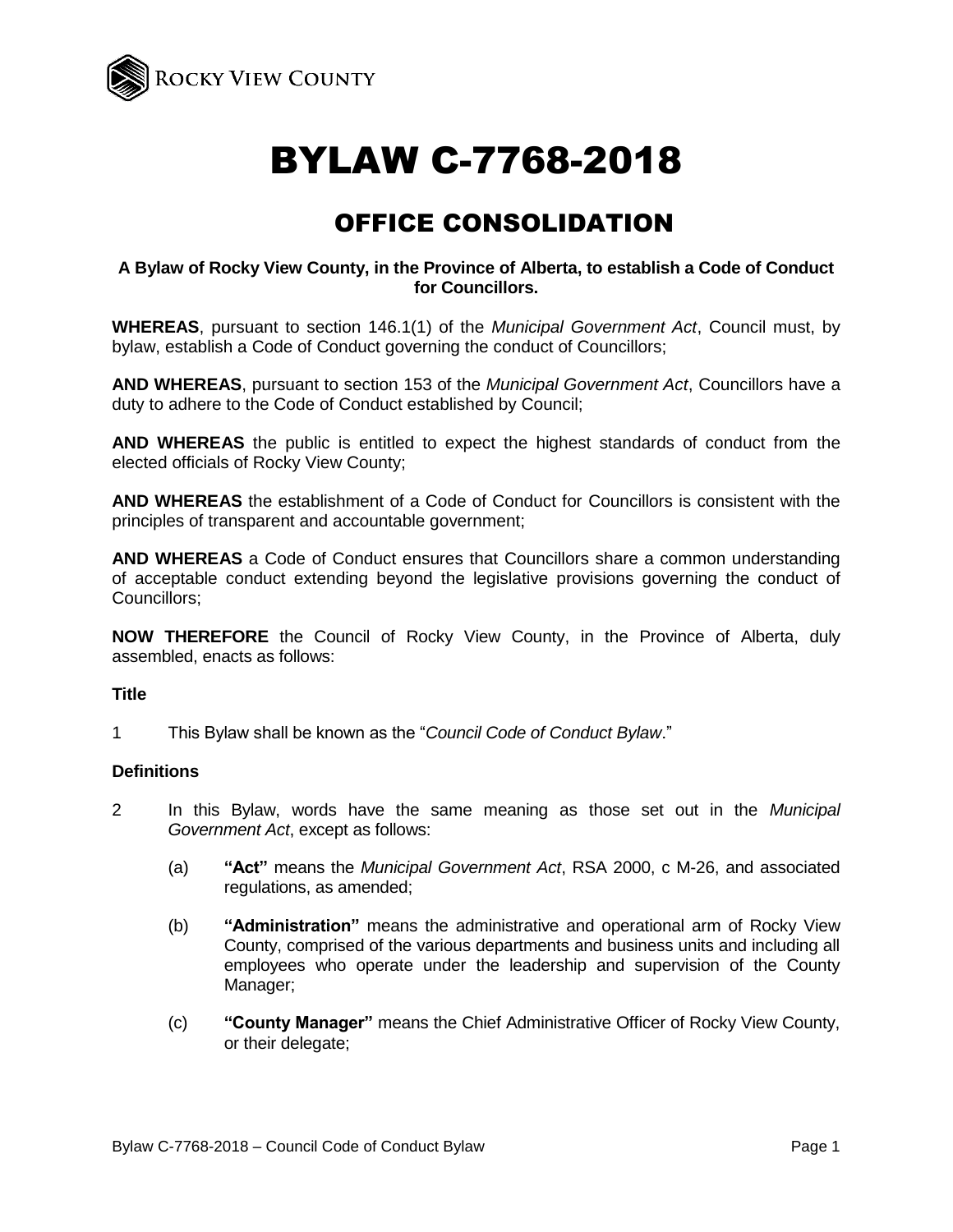- (d) **"***FOIP***"** means the *Freedom of Information and Protection of Privacy Act*, RSA 2000, c F-25, any associated regulations, and any amendments or successor legislation;
- (e) **"Investigator"** means the person or persons appointed by Council to investigate and report on complaints made pursuant to this Bylaw.

# **Purpose and Application**

3 The purpose of this Bylaw is to establish standards for the ethical conduct of Rocky View County Councillors relating to their roles and obligations as elected officials, as well as a procedure for the investigation and enforcement of those standards.

# **Representing Rocky View County**

- 4 Councillors shall:
	- (a) act honestly and, in good faith, serve the welfare and interests of Rocky View County as a whole;
	- (b) perform their functions and duties in a conscientious and diligent manner with integrity, accountability, and transparency;
	- (c) conduct themselves in a professional manner with dignity and make every effort to participate diligently in the meetings of Council, Committees of Council, and other bodies to which they are appointed by Council; and
	- (d) arrange their private affairs and conduct themselves in a manner that promotes public confidence and will bear close public scrutiny.

# **Communicating on Behalf of Rocky View County**

- 5 A Councillor must not claim to speak on behalf of Council unless authorized to do so.
- 6 Unless Council directs otherwise, the Reeve is the official spokesperson of Council, and in the absence of the Reeve it is the Deputy Reeve. Inquiries from the media regarding the official position of Council on an issue shall be referred to the official spokesperson of Council. Where a matter relates to a particular division, then the Councillor of that division may act as the official spokesperson for that matter.
- 7 The Reeve, Deputy Reeve and any Councillor who is authorized to act as the official spokesperson of Council must ensure that their comments accurately reflect the official position and will of Council as a whole, even if that Councillor personally disagrees with the position of Council.
- 8 No Councillor shall make a statement when they know that statement is false.
- 9 No Councillor shall make a statement with the intent to mislead Council or members of the public.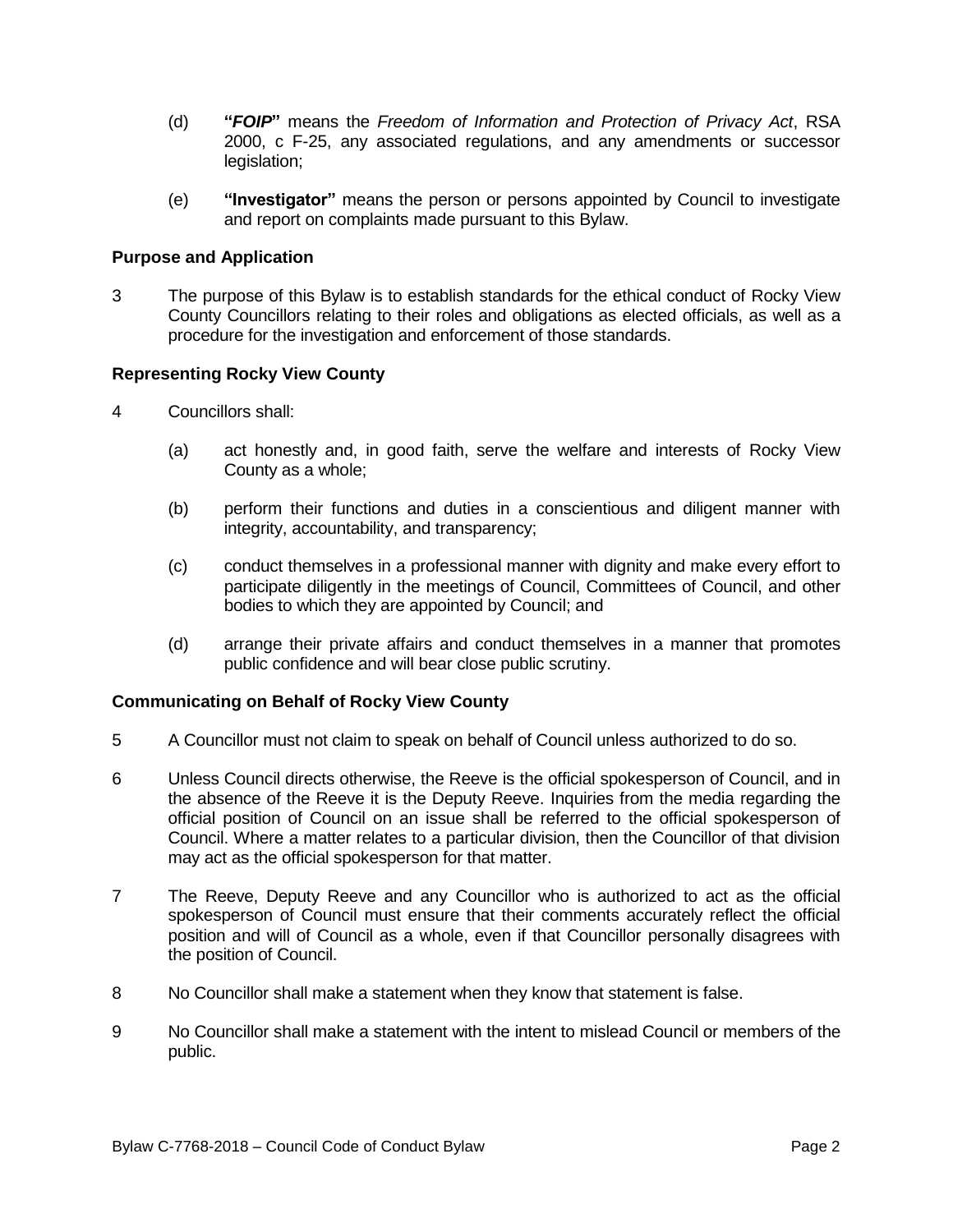10 Communications concerning matters of a political nature are to be directed through the Reeve. Communications concerning matters of an administrative/operational nature are to be directed through the County Manager.

# **Use of Social Media**

- 11 Personal use of social media should be kept separate from a Councillor's professional use.
- 12 Councillors are discouraged from opening up their personal social networks for official business.
- 13 When responding to comments from residents posted on social media sites, a Councillor should consider whether the comment is a service request, a compliment or a complaint, and should address the comment as follows:
	- (a) For service requests, the Councillor should direct the person to the appropriate department for the matter to be addressed;
	- (b) For compliments, the Councillor should thank the person and pass along the compliment to the appropriate people (i.e. fellow Councillors or Administration) as appropriate;
	- (c) For complaints, the Councillor should thank the person for taking the time to write and state that the complaint will be taken under advisement. Engaging in debates on social media is discouraged.

# **Respecting the Decision-Making Process**

- 14 Decision-making authority lies with Council as a whole and not with individual Councillors. Council may only act by bylaw or resolution passed at a Council meeting held in public at which there is a quorum present.
- 15 No Councillor shall, unless authorized by Council, attempt to bind Rocky View County or give direction to employees in Administration, agents, contractors, consultants, or other service providers or prospective vendors of Rocky View County.
- 16 Councillors shall conduct and convey Council business and all of their duties in an open and transparent manner other than for those matters which by law are authorized to be dealt with in a confidential manner in an in-camera session, and in so doing, allow the public to view the process and rationale which was used to reach decisions and the reasons for taking certain actions.
- 17 Councillors shall accurately communicate the decisions of Council, even if they disagree with the decisions of Council, such that respect for the decision-making process of Council is fostered.

#### **Adherence to Policies, Procedures, and Bylaws**

18 Councillors shall uphold the law established by the Parliament of Canada and the Legislature of Alberta and the bylaws, policies, and procedures adopted by Council.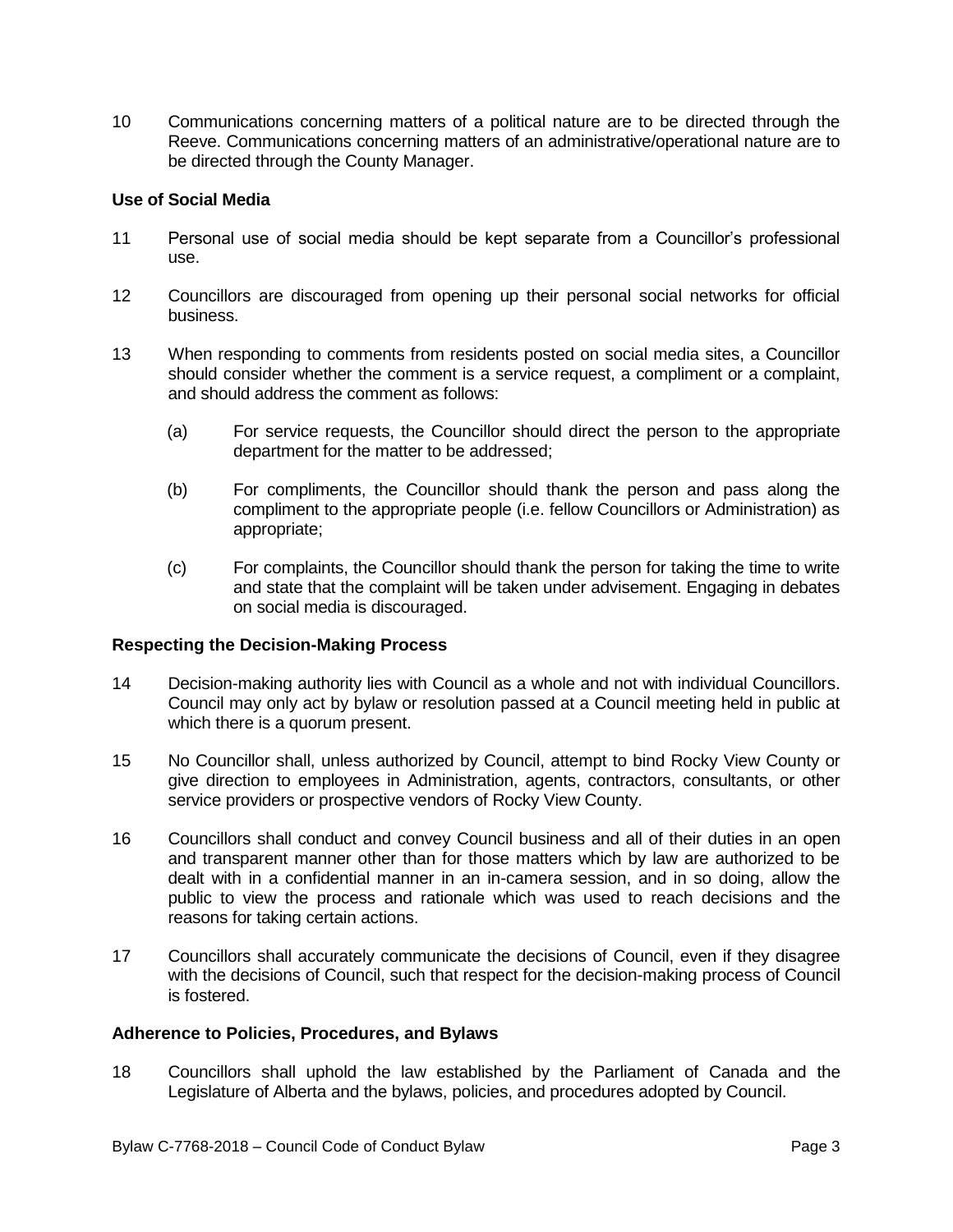- 19 Councillors shall respect Rocky View County as an institution, its bylaws, policies, and procedures, and shall encourage public respect for Rocky View County and its bylaws, policies, and procedures.
- 20 Councillors must not encourage disobedience of any bylaw, policy, or procedure of Rocky View County in responding to a member of the public, as this undermines public confidence and the rule of law.

#### **Respectful Interactions with Councillors, Staff, the Public, and Others**

- 21 Councillors shall act in a manner that demonstrates fairness, respect for individual differences and opinions, and an intention to work together for the common good and in furtherance of the public interest.
- 22 Councillors shall treat one another, the employees of Rocky View County, and members of the public with courtesy, dignity, and respect and without abuse, bullying, or intimidation.
- 23 Councillors shall uphold the spirit and intent of the Council Meeting Norms set out at Schedule "A" of this bylaw.
- 24 No Councillor shall shout at or use indecent, abusive, or insulting words or expressions toward another Councillor, any employee of Rocky View County, or any member of the public.
- 25 No Councillor shall speak in a manner that is discriminatory to any individual based on the person's race, religious beliefs, colour, gender, physical disability, mental disability, age, ancestry, place of origin, marital status, source of income, family status, or sexual orientation.
- 26 Councillors shall respect the fact that the employees in Administration work for Rocky View County as a corporate body and are charged with making recommendations that reflect their professional expertise and a corporate perspective and that employees are required to do so without undue influence from any Councillor or group of Councillors.
- 27 Councillors must not:
	- (a) involve themselves in matters of Administration, which fall within the jurisdiction of the County Manager;
	- (b) use, or attempt to use, their authority or influence for the purpose of intimidating, threatening, coercing, commanding, or influencing any employee of Rocky View County with the intent of interfering in the employee's duties; or
	- (c) maliciously or falsely injure the professional or ethical reputation or the prospects or practice of employees of Rocky View County.

# **Confidential Information**

28 Councillors must keep in confidence matters discussed in private at a Council or Council Committee meeting until the matter is discussed at a meeting held in public.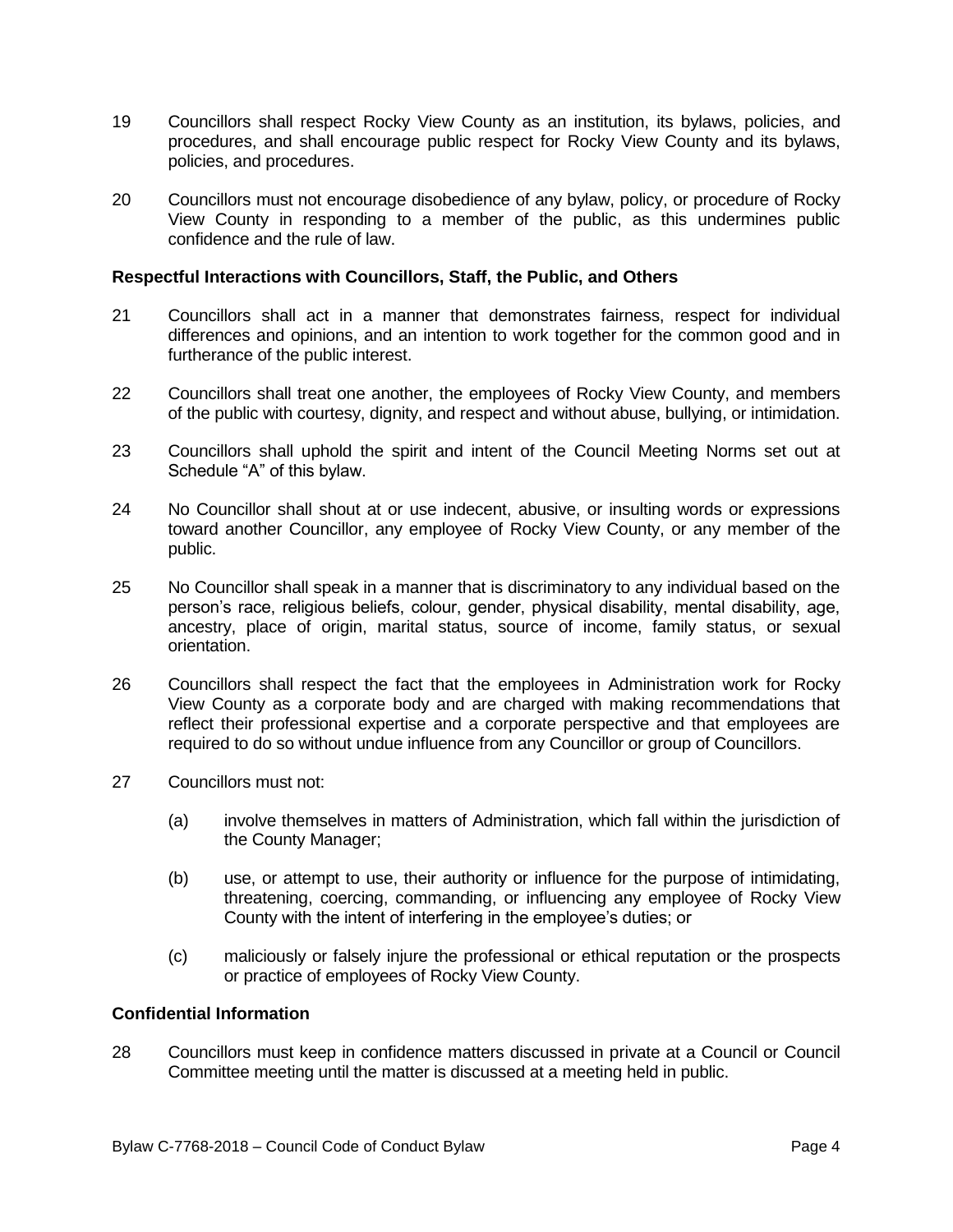- 29 In the course of their duties, Councillors may also become privy to confidential information received outside of an in-camera meeting. Councillors must not:
	- (a) disclose or release by any means to any member of the public, including the media, any confidential information acquired by virtue of their office, unless the disclosure is required by law or authorized by Council; or
	- (b) access or attempt to gain access to confidential information in the custody or control of Rocky View County unless it is necessary for the performance of the Councillor's duties and is not otherwise prohibited by Council, and only then if the information is acquired through appropriate channels in accordance with applicable Council bylaws and policies.
- 30 No Councillor shall use confidential information for personal benefit or for the benefit of any other individual organization.
- 31 Confidential information includes information in the possession of, or received in confidence by, Rocky View County that is prohibited from being disclosed pursuant to legislation, court order, or by contract, or is required to refuse to disclose under *FOIP* or any other legislation, or any other information that pertains to the business of Rocky View County, and is generally considered to be of a confidential nature, including but not limited to information concerning:
	- (a) the security of the property of Rocky View County;
	- (b) a proposed or pending acquisition or disposition of land or other property;
	- (c) a tender that has or will be issued but has not been awarded;
	- (d) contract negotiations;
	- (e) employment and labour relations;
	- (f) draft documents and legal instruments, including reports, policies, bylaws, and resolutions, that have not been the subject matter of deliberation in a meeting open to the public;
	- (g) law enforcement matters;
	- (h) litigation or potential litigation, including matters before administrative tribunals; and
	- (i) advice that is subject to solicitor-client privilege.
- 32 Councillors will return all confidential documents to Administration at the conclusion of the *in camera* portion of a meeting.
- 33 Incidents where a Councillor may have collected, used or disclosed personal information in contravention of Part 2 of the *FOIP* Act will be proactively reported to the Office of the Information and Privacy Commissioner (OIPC) of Alberta for investigation.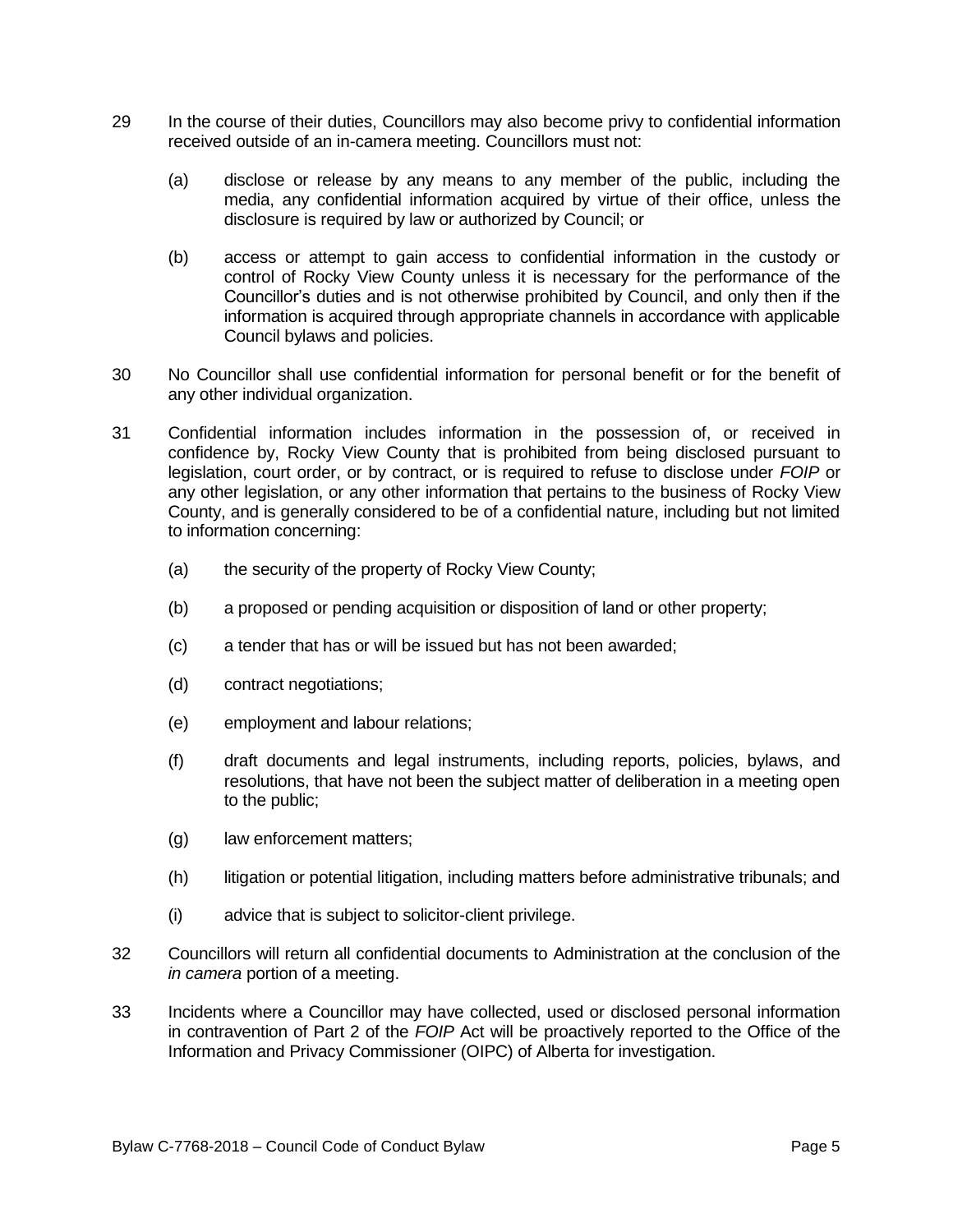# **Conflicts of Interest**

- 34 Councillors have a statutory duty to comply with the pecuniary interest provisions set out in Part 5, Division 6 of the *Municipal Government Act* and a corresponding duty to vote unless required or permitted to abstain under the Act or another enactment.
- 35 Councillors are to be free from undue influence and not act or appear to act in order to gain financial or other benefits for themselves, family, friends, associates, business, or otherwise.
- 36 Councillors shall approach decision-making with an open mind that is capable of persuasion.
- 37 It is the individual responsibility of each Councillor to seek independent legal advice, at the Councillor's sole expense, with respect to any situation that may arise from a pecuniary or other conflict of interest.

# **Improper Use of Influence**

- 38 No Councillor shall use the influence of their office for any purpose other than for the exercise of their official duties.
- 39 No Councillor shall act as a paid agent to advocate on behalf of any individual, organization, or corporate entity before Council, a Council Committee, or any other body established by Council.
- 40 Councillors shall not contact or otherwise attempt to influence members of any adjudicative body regarding any matter before it relating to Rocky View County.
- 41 Councillors shall refrain from using their positions to obtain employment with Rocky View County for themselves, family members, or close associates. Councillors are ineligible to apply or be considered for any position with Rocky View County while they hold their elected position and for one year after leaving office.

# **Use of Municipal Assets and Services**

- 42 Councillors shall use municipal property, equipment, services, supplies and staff resources only for the performance of their duties as a Member, subject to the following limited exceptions:
	- (a) municipal property, equipment, service, supplies, and staff resources that are available to the general public may be used by a Councillor for personal use upon the same terms and conditions as members of the general public, including booking and payment of any applicable fees or charges; and
	- (b) electronic communication devices, including but not limited to desktop computers, laptops, tablets, and smartphones, which are supplied by Rocky View County to a Councillor, may be used for personal use, provided that the use is not offensive, or inappropriate.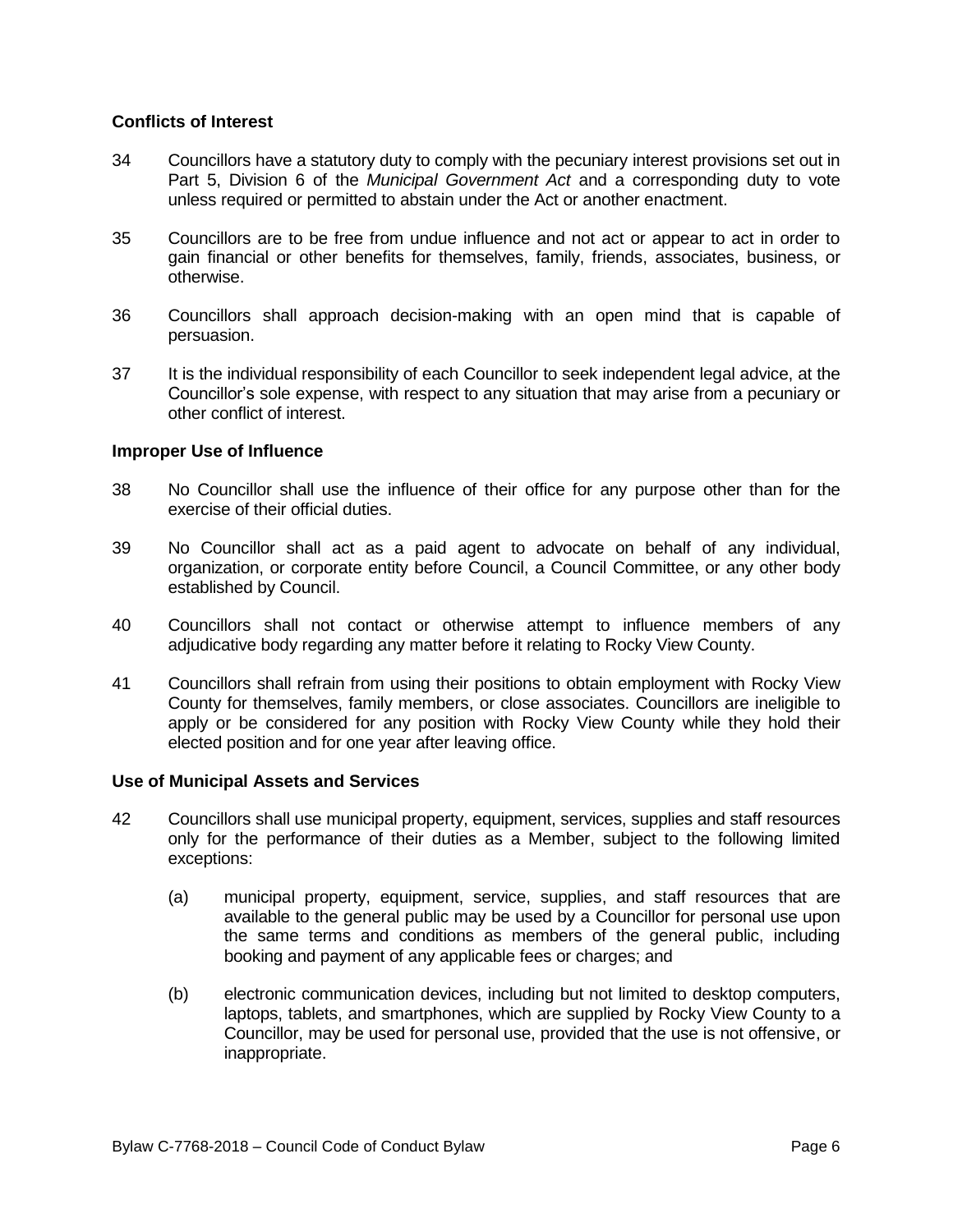# **Orientation and Other Training Attendance**

- 43 Every Councillor must attend the initial orientation training offered by Rocky View County within 90 days after the Councillor takes the oath of office. Additional orientation training may be offered at the discretion of the Reeve.
- 44 Unless excused by Council, every Councillor should attend any other training organized at the direction of Council for the benefit of Councillors throughout the Council term.

# **Remuneration and Expenses**

- 45 Councillors are stewards of public resources and shall avoid waste, abuse, and extravagance in the use of public resources.
- 46 Councillors shall be transparent and accountable with respect to all expenditures and strictly comply with all municipal bylaws, policies, and procedures regarding claims for remuneration and expenses.
- 47 Councillors may be reimbursed for expenses incurred in the following instances and in accordance with Rocky View County policies:
	- (a) Conference fees for the following conferences:
		- (i) Rural Municipalities of Alberta (RMA) Spring and Fall Conference;
		- (ii) Alberta Urban Municipalities Association (AUMA) Annual Conference;
		- (iii) Economic Developers Alberta (EDA) Annual Conference;
		- (iv) Agricultural Service Board (ASB) Conference and Provincial Tour;
		- (v) Federation of Canadian Municipalities (FCM) Conference;
		- (vi) Other conferences;
	- (b) Tickets to community and charitable functions, excluding tickets to any fund-raising events held by a Provincial political party, a constituency association or a candidate;
	- (c) Expenses incurred while hosting third parties, including officials from other heads of government and out-of-town delegations; and
	- (d) Expenses incurred to attend and participate in community parades.

# **Gifts and Hospitality**

48 Councillors shall not accept gifts, hospitality, or other benefits that would, to a reasonable member of the public, appear to be in gratitude for influence, to induce influence, or otherwise to go beyond the necessary and appropriate public functions involved.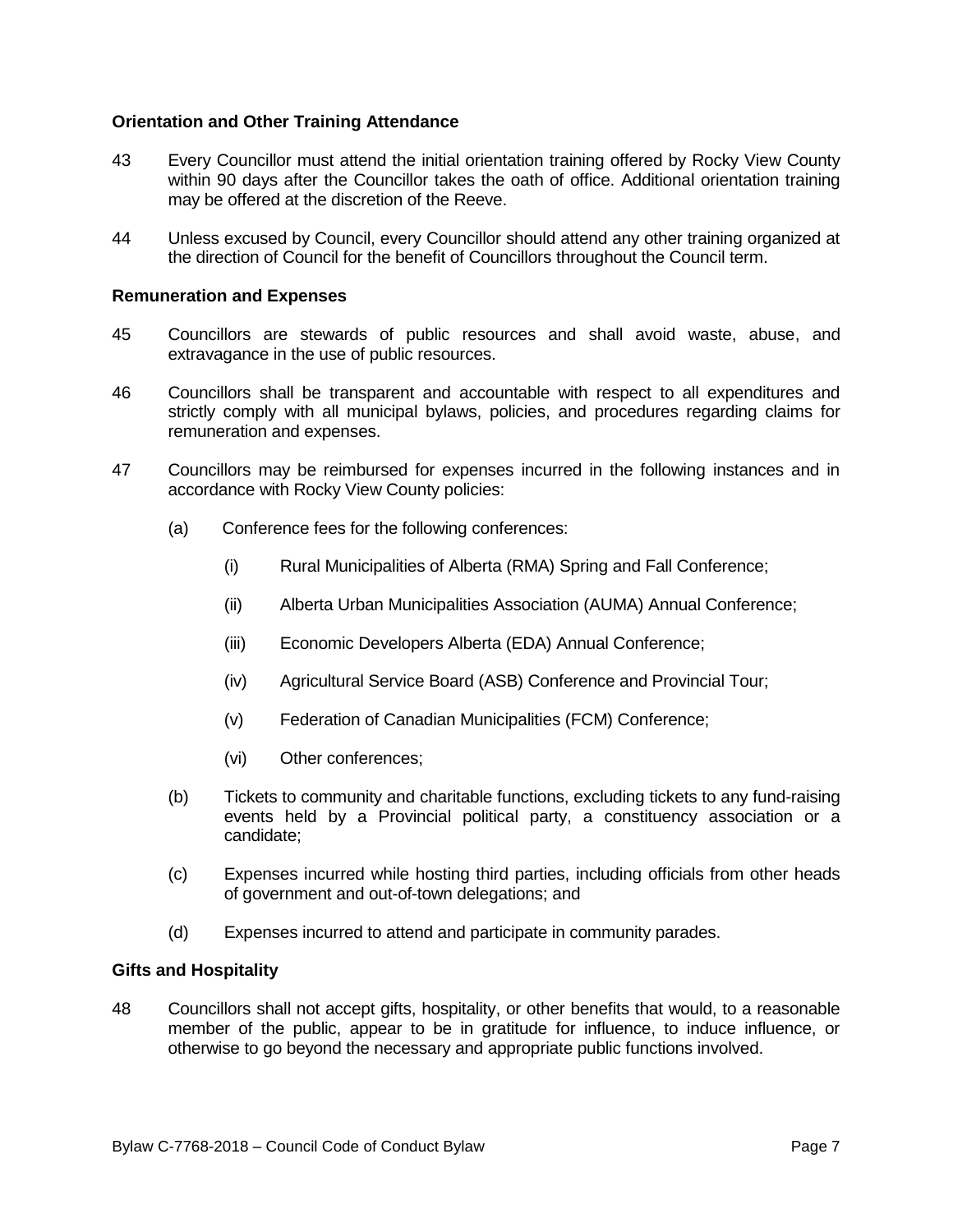- 49 Councillors may accept hospitality, gifts, or benefits that normally accompany the responsibilities of office and are received as an incident of protocol or social obligation, provided that the value of the hospitality, gift, or benefit does not exceed \$500.00.
- 50 Where the approximate value of the ticket is over \$500.00, Councillors may not accept a complementary ticket or a reduced ticket rate for events such as fundraisers, golf tournaments, concerns, sporting events, etc. except with the permission of the Reeve, or with the permission of the Deputy Reeve in the case of the Reeve, and following the below guidelines:
	- (a) The representative of the organization extending the invitation must be in attendance;
	- (b) The value of the food/drink must be reasonable; and
	- (c) The invitations must be infrequent.
- 51 Where a Councillor has received a benefit from a supplier, that Councillor is encouraged to recuse themselves from subsequent decision-making involving that supplier.
- 52 Gifts received by a Councillor on behalf of Rocky View County as a matter of official protocol which have significance or historical value shall be left with Rocky View County when the Councillor ceases to hold office.
- 53 Each Councillor must file an annual disclosure statement no later than October 1<sup>st</sup> of each year listing the gifts and benefits received beyond \$500.00 during the past calendar year, including an approximation of their monetary value. The annual disclosure statement will be published on the rockyview.ca website.

# **Election Campaigns**

 $\overline{\phantom{a}}$ 

54 No Councillor shall use any facilities, equipment, supplies, services, municipal logo, or other resources of Rocky View County for any election campaign or campaign-related activity.

# **Informal Complaint Process<sup>1</sup>**

- 55 Any Member of Council who has identified or witnessed conduct by a Councillor that the person reasonably believes, in good faith, is in contravention of this Bylaw may address the prohibited conduct by:
	- (a) advising the Councillor that the conduct violates this Bylaw and encouraging the Member to stop; and
	- (b) requesting the Reeve to assist in informal discussion of the alleged complaint with the Councillor in an attempt to resolve the issue. In the event that the Reeve is the subject of, or is implicated in a complaint, the person may request the assistance of the Deputy Reeve.

<sup>1</sup> Various amendments were made to sections 55 and 56 by Bylaw C-8014-2020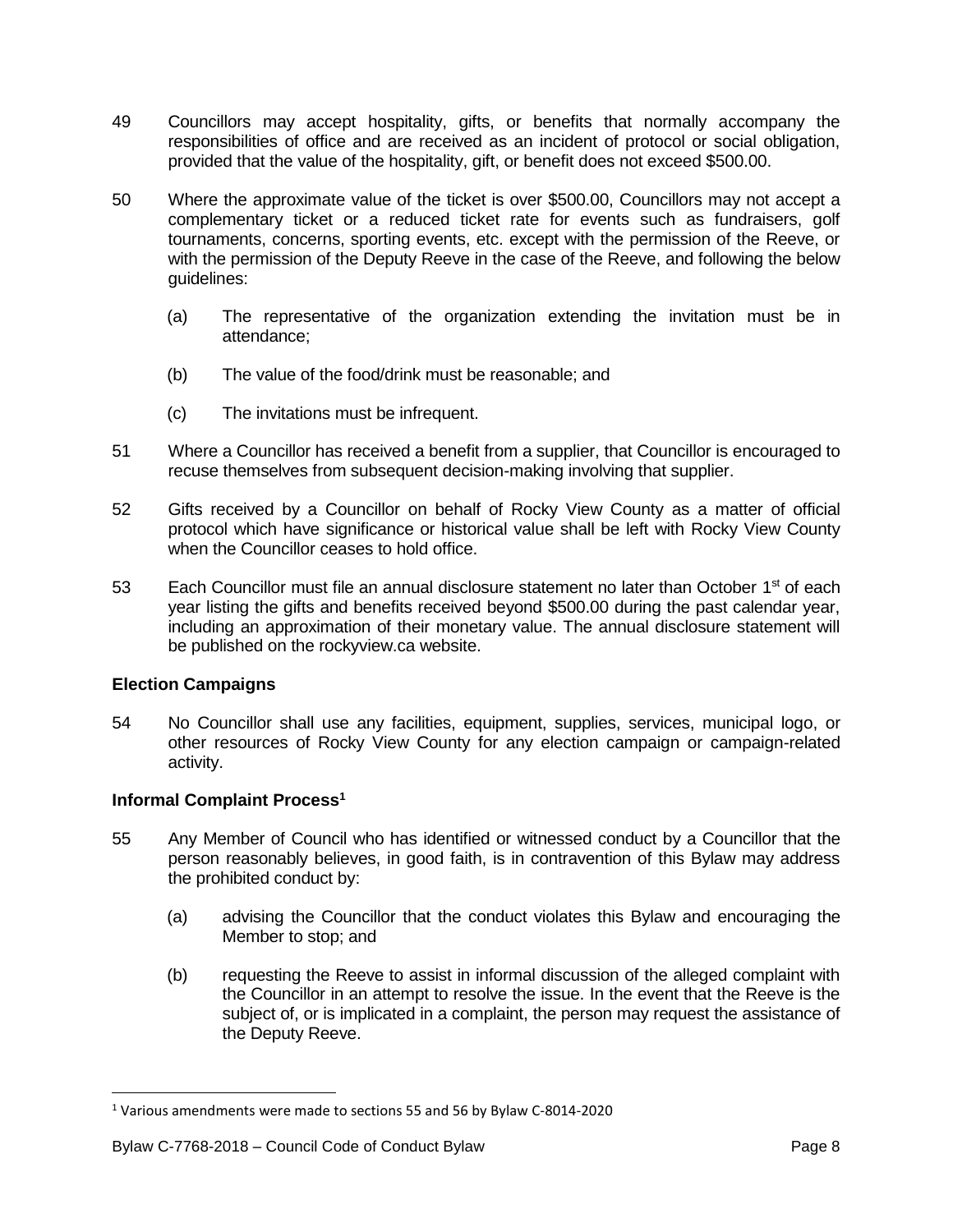- (i) In the event that the Reeve is the subject of, or is implicated in a complaint, the member of council may request the assistance of the Deputy Reeve;
- (ii) In the event that the Deputy Reeve is the subject of, or is implicated in, a complaint, the member of council may request the assistance of the Reeve;
- (iii) In the event that both the Reeve and Deputy Reeve are the subjects of, or are implicated in, a complaint, the member of council may submit the complaint to any other member of Council who must provide it to Council as a whole during a closed session.
- 56 Members of Council are encouraged to pursue this informal complaint procedure as the first means of remedying conduct that they believe violates this Bylaw. However, Members of Council not required to complete this informal complaint procedure prior to pursuing the formal complaint procedure outlined below.

# **Formal Complaint Process<sup>2</sup>**

- 57 Any Member of Council who has identified or witnessed conduct by a Councillor that they reasonably believe, in good faith, is in contravention of this Bylaw may file a formal complaint in accordance with the following procedure:
	- (a) All complaints shall be made in writing and shall be dated and signed by an identifiable individual;
	- (b) All complaints shall be addressed to Council;
	- (c) The complaint must set out reasonable and probable grounds for the allegation that the Councillor has contravened this Bylaw, including a detailed description of the facts, as they are known, giving rise to the allegation;
		- (i) Once a complaint has been received by Council, the complaint will be added as an agenda item to be considered by Council during a closed session at a Council meeting;
		- (ii) After considering the complaint, Council may by resolution:
			- (a) Recommend or direct that an investigation be undertaken by the Investigator;
			- (b) Recommend or direct that no action be taken;
			- (c) Recommend or direct that the Reeve and Deputy Reeve assist in informal discussion of the alleged complaint with the Council member in an attempt to resolve the issue;
			- (d) In the event that the Reeve is the subject of the alleged complaint, or is implicated in a complaint, recommend or direct that the Deputy

 $\overline{\phantom{a}}$ 

<sup>2</sup> Various amendments were made to section 57 by Bylaw C-8014-2020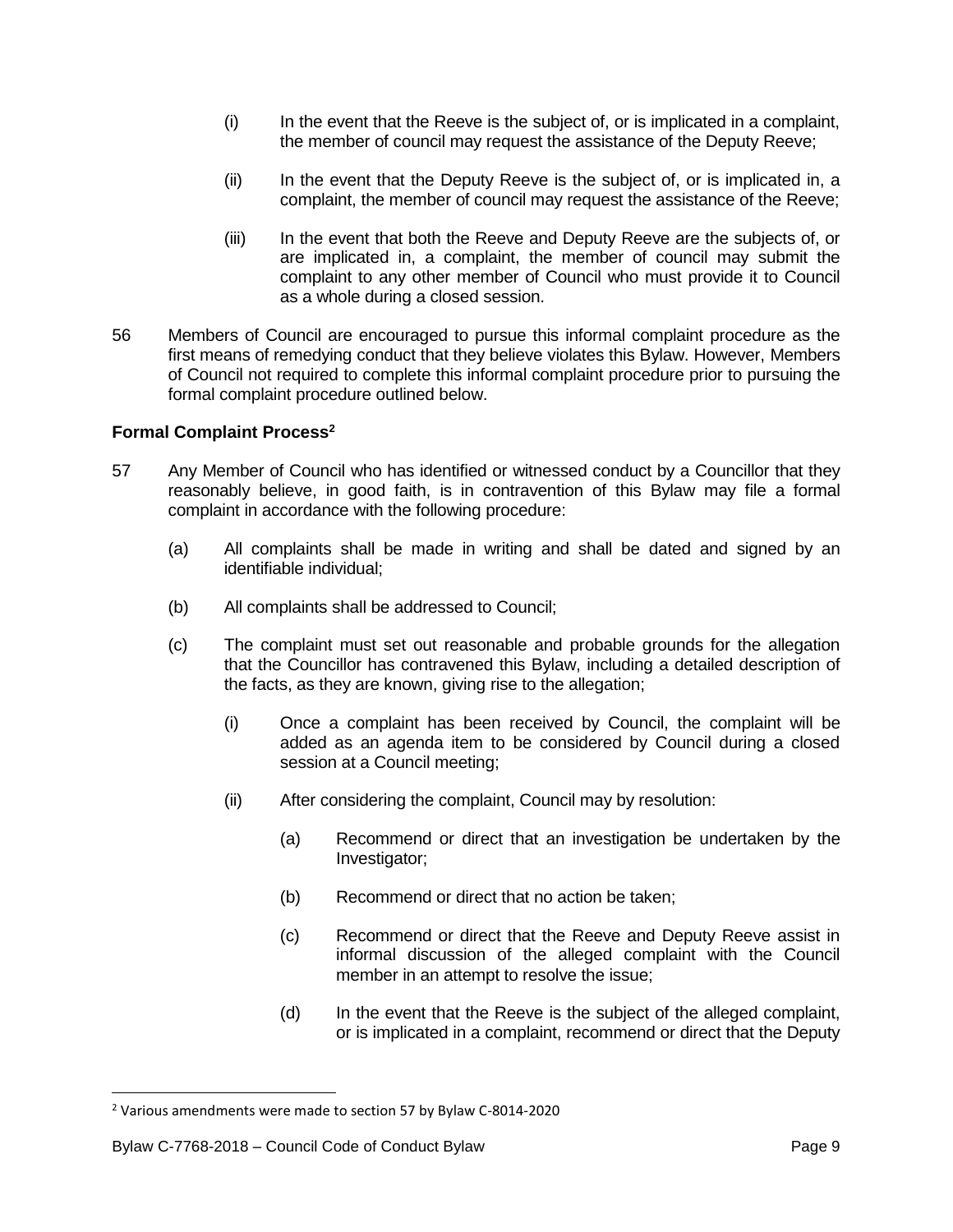Reeve and another Council member assist in informal discussion of the alleged complaint in an attempt to resolve the issue;

- (e) In the event that the Deputy Reeve is the subject of the alleged complaint, or is implicated in a complaint, recommend or direct that the Reeve and another Council member assist in informal discussion of the alleged complaint in an attempt to resolve the issue; or
- (f) In the event that the Reeve and Deputy Reeve is the subject of the alleged complaint, or is implicated in a complaint, recommend or direct that two Council members assist in informal discussion of the alleged complaint in an attempt to resolve the issue.
- (d) The Investigator may request additional information from the complainant in order to determine whether a contravention of this Bylaw has occurred;
- (e) If the facts, as reported, include the name of one or more Councillors who are alleged to be responsible for the breach of this Bylaw, the Councillor or Councillors concerned shall receive a copy of the complaint submitted to the Investigator;
- (f) Upon receipt of a complaint under this Bylaw, the Investigator shall review the complaint and decide whether to proceed with an investigation into the complaint or not. If the Investigator is of the opinion that
	- (iii) a complaint is frivolous or vexatious,
	- (iv) a complaint is not made in good faith,
	- (v) there are no grounds or insufficient grounds for conducting an investigation, or
	- (vi) the complaint is not within the authority of the Investigator to investigate, or, if in the opinion of the Investigator, the complaint should be referred to a different body for investigation,

the Investigator may choose not to investigate or, if already commenced, may terminate any investigation, or may dispose of the complaint in a summary manner. In that event, the complainant and Council shall be notified of the Investigator's decision;

- (g) If the Investigator decides to investigate the complaint, the Investigator is authorized to take such steps as they may consider appropriate to complete the investigation, which may include seeking legal advice or accessing records held by Rocky View County;
- (h) All proceedings of the Investigator regarding the investigation shall be confidential and shall be protected in accordance with the *FOIP Act*;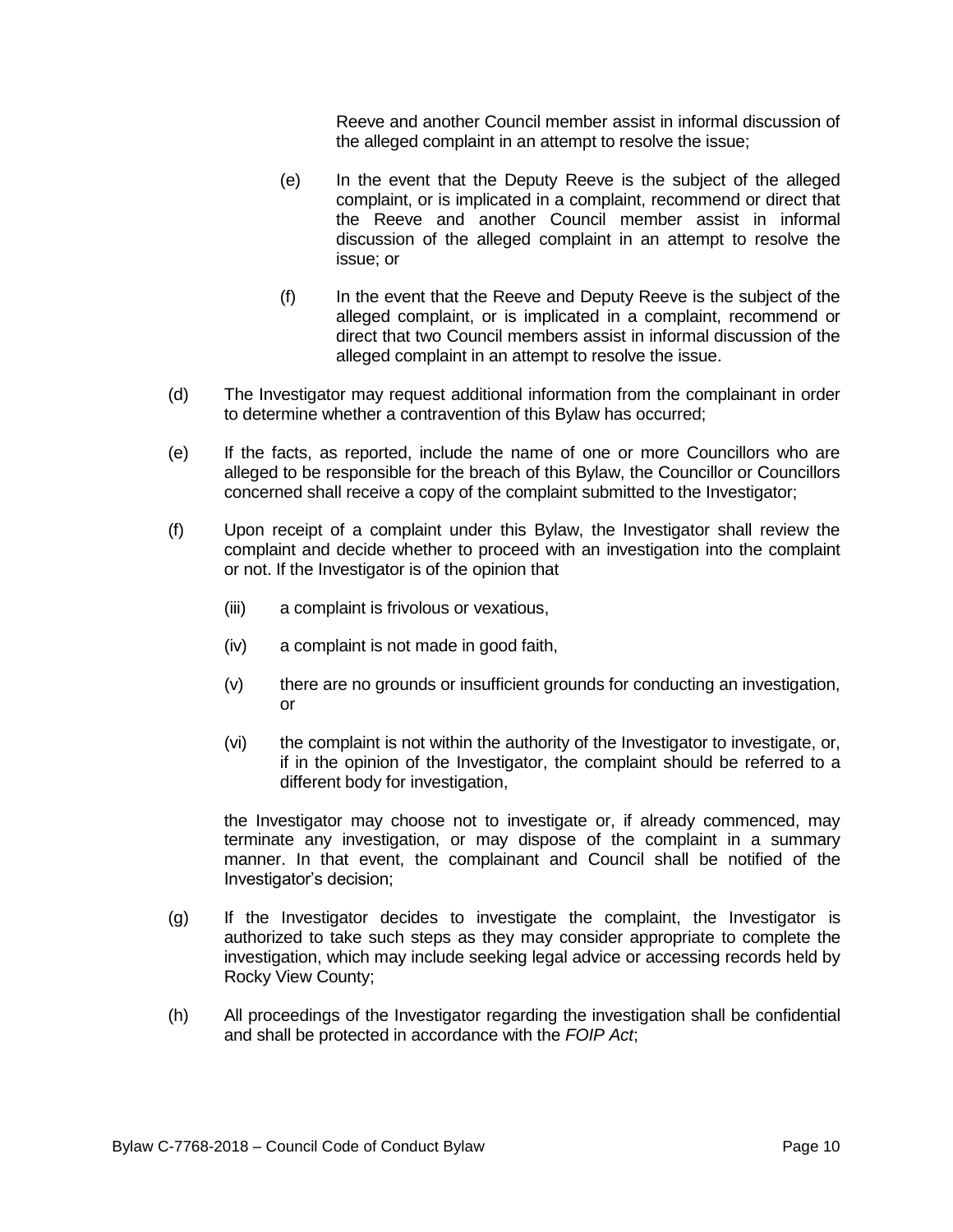- (i) The Investigator shall, upon conclusion of the investigation, provide Council and the Councillor who is the subject of the complaint with the results of the investigation;
- (j) The results of an investigation by the Investigator shall remain confidential and shall be considered by Council in an *in camera* session. The results of an investigation shall be made available to the public only after Council considers the matter and in accordance with the provisions of the *FOIP Act*;
- (k) A Councillor who is the subject of an investigation shall be afforded procedural fairness, including an opportunity to respond to the allegations before Council deliberates and makes any decision or imposes any sanctions; and
- (l) A Councillor who is the subject of an investigation is entitled to be represented by legal counsel at the Councillor's sole expense. Where the action results in no sanction for the Councillor, Council may consider reimbursing the Councillor for their legal expenses.

# **Public Complaints<sup>3</sup>**

- 57.1 Members of the public who have identified or witnessed conduct by a Member of Council that they reasonably believe, in good faith, is in contravention of this Bylaw may address their concerns by:
	- (a) Providing a written complaint that must:
		- (i) be dated and signed by an identifiable individual;
		- (ii) set out a detailed descriptor of the facts, as they are known, giving rise to the concern;
		- (iii) be delivered to the Reeve or Deputy Reeve;
	- (b) Failure to provide the information as noted in section 57(a) deem the complaint as refused.
	- (c) Upon receipt of a complaint from a member of the public, the Reeve or Deputy Reeve shall:
		- (i) inform Council of the complaint during a closed session;
- 57.2 Upon being advised and after reviewing a complaint from a member of the public, Council may by resolution:
	- (a) Recommend or direct that an investigation be undertaken by the investigator;
	- (b) Recommend or direct that no action be taken;

 $\overline{\phantom{a}}$ 

<sup>&</sup>lt;sup>3</sup> Sections 57.1 and 57.2 were added by Bylaw C-8014-2020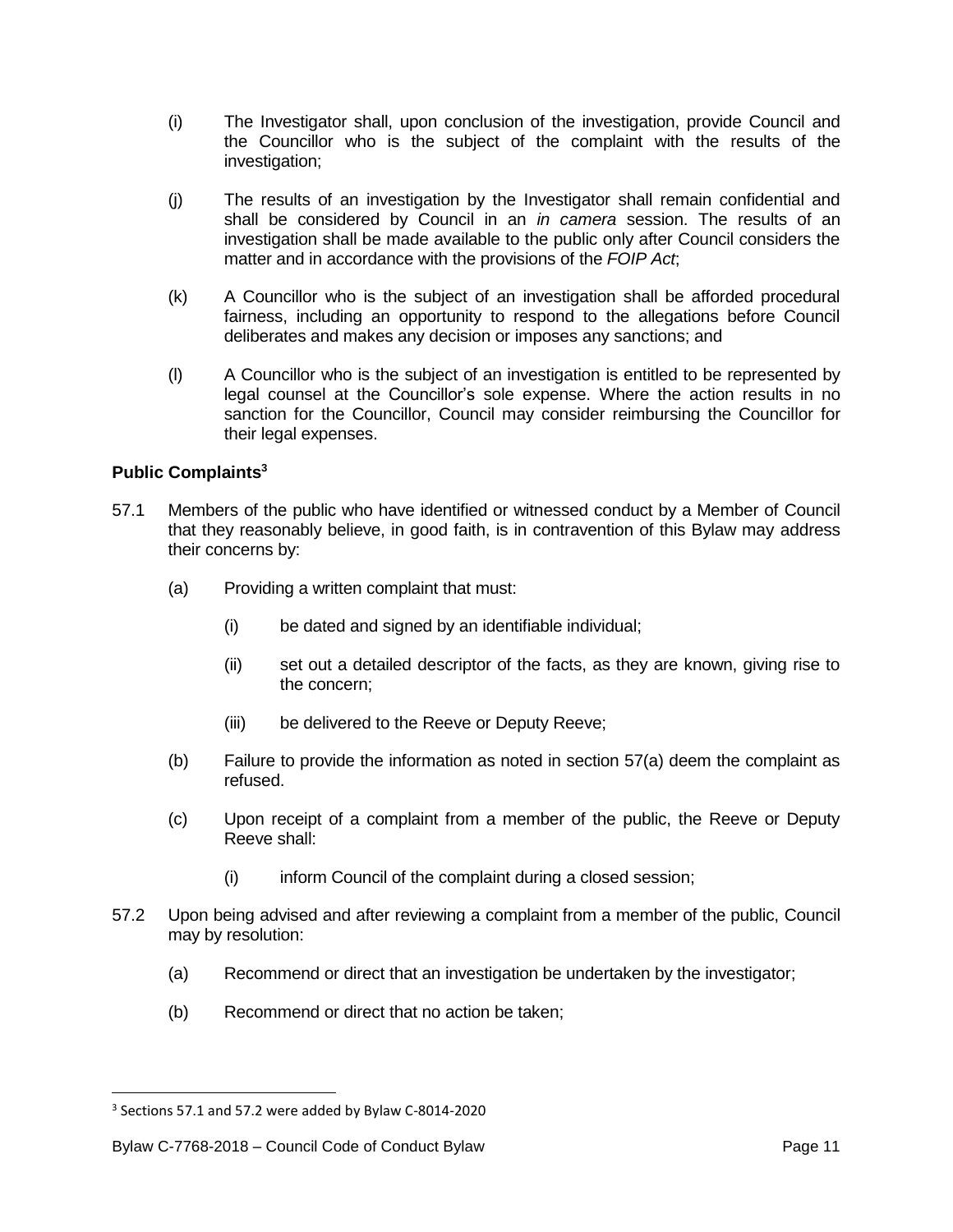- (c) Recommend or direct that the Reeve and Deputy Reeve assist in informal discussion of the alleged complaint with the Council member in an attempt to resolve the issue;
- (d) In the event that the Reeve is the subject of the alleged complaint, or is implicated in a complaint, recommend or direct that the Deputy Reeve and another Council member assist in informal discussion of the alleged complaint in an attempt to resolve the issue;
- (e) In the event that the Deputy Reeve is the subject of the alleged complaint, or is implicated in a complaint, recommend or direct that the Reeve and another Council member assist in informal discussion of the alleged complaint in an attempt to resolve the issue;
- (f) In the event that the Reeve and Deputy Reeve is the subject of the alleged complaint, or is implicated in a complaint, recommend or direct that two Council members assist in informal discussion of the alleged complaint in an attempt to resolve the issue.

# **Compliance, Enforcement, and Sanctions**

- 58 Councillors shall uphold the letter, the spirit, and the intent of this Bylaw.
- 59 Councillors are expected to cooperate in every way possible in securing compliance with the application and enforcement of this Bylaw.
- 60 No Councillor shall:
	- (a) undertake any act of reprisal or threaten reprisal against a complainant or any other person for providing relevant information to Council, the Investigator, or to any other person;
	- (b) obstruct Council, the Investigator, or any other person in carrying out the objectives or requirements of this Bylaw.
- 61 Sanctions may be imposed on a Councillor, by a resolution of Council passed at a meeting held in public at which there is a quorum present, upon a finding that a Councillor has breached this Bylaw. The sanctions imposed on a Councillor may include any one, or combination of, the following:
	- (a) a letter of reprimand addressed to the Councillor;
	- (b) requesting that the Councillor issue a letter of apology;
	- (c) requesting that the Councillor attend training;
	- (d) requesting that the Councillor return or reimburse the value of property, equipment, gifts, benefits, or other items, or reimburse the value of services rendered;
	- (e) restrictions on the travel and representation of the Councillor on behalf of the Municipality;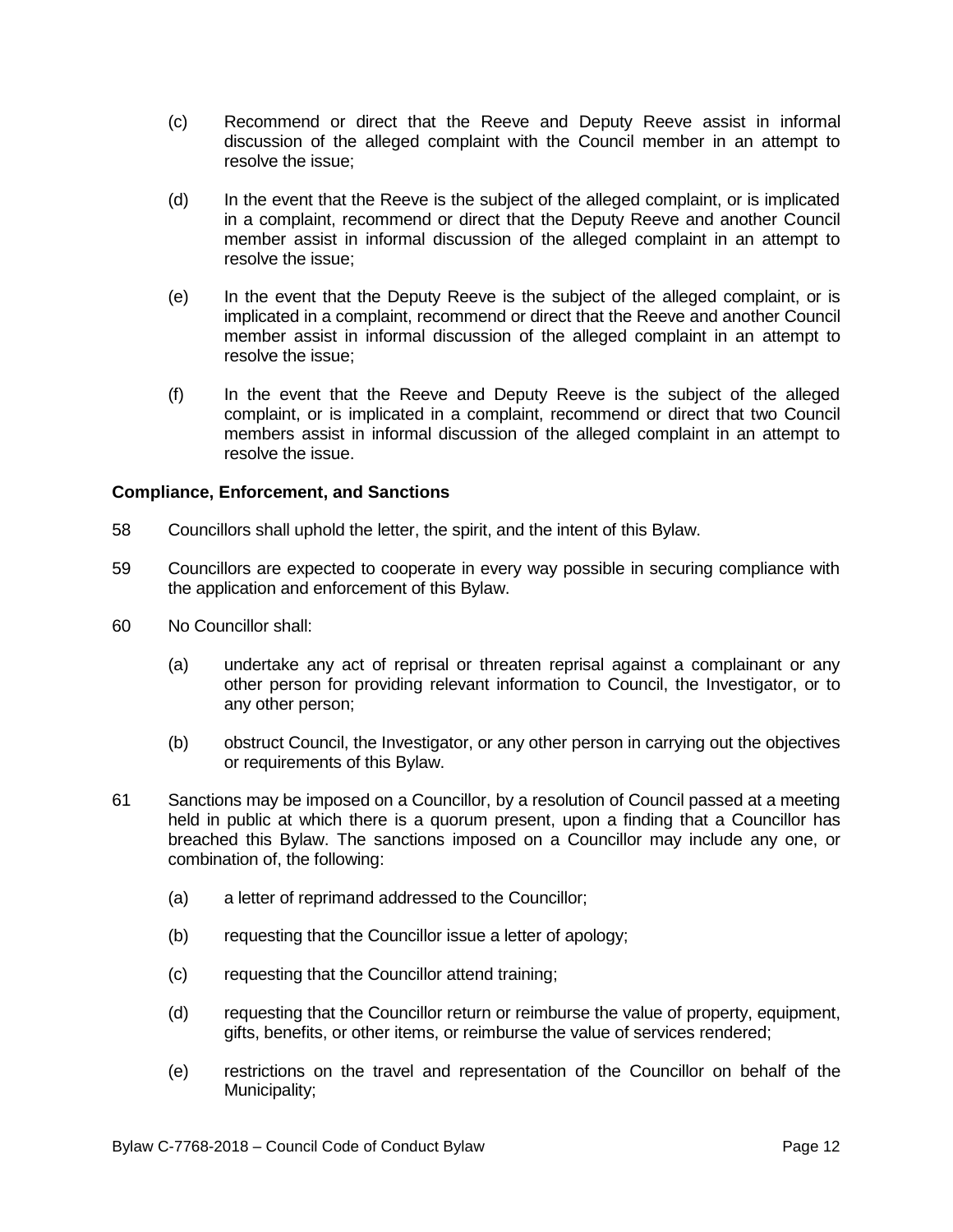- (f) restrictions on how documents are provided to the Councillor (e.g. no electronic copies of documents or only watermarked copies for tracking purposes);
- (g) publication of a letter of reprimand or request for apology and the Councillor's response;
- (h) suspension or removal of the appointment of a Councillor as the Chief Elected Official (Reeve) under section 150(2) of the Act;
- (i) suspension or removal of the appointment of a Councillor as the Deputy Chief Elected Official (Deputy Reeve) or acting chief elected official under section 152 of the Act;
- (j) suspension or removal of the Chief Elected Official's presiding duties under section 154 of the Act;
- (k) suspension or removal from some or all Council Committees and bodies to which Council has the right to appoint members;
- (l) suspension or removal as the Chair or Vice Chair of a Council Committee or body to which Council has the right to appoint members;
- (m) reduction or suspension of remuneration as defined in section 275.1 of the Act corresponding to a reduction in duties, excluding allowances for attendance at Council meetings; or
- (n) any other sanction that Council deems reasonable and appropriate in the circumstances provided that the sanction does not prevent a Councillor from fulfilling their legislated duties and that the sanction is not contrary to the Act.

#### **Investigator**

- 62 Council shall appoint a person or persons to act as the Investigator.
- 63 The following persons are not eligible to act as the Investigator:
	- (a) a Councillor of Rocky View County, or a family member, friend, or close associate of a Councillor of Rocky View County; or
	- (b) an employee of Rocky View County.
- 64 The records in the custody and control of the Investigator are considered property of Rocky View County and are subject to the *FOIP Act* and municipal information governance policies.

#### **Review**

65 This Bylaw shall be brought forward for review at the beginning of each term of Council, when relevant legislation is amended, and at any other time that Council considers appropriate to ensure that it remains current and continues to accurately reflect the standards of ethical conduct expected of Councillors.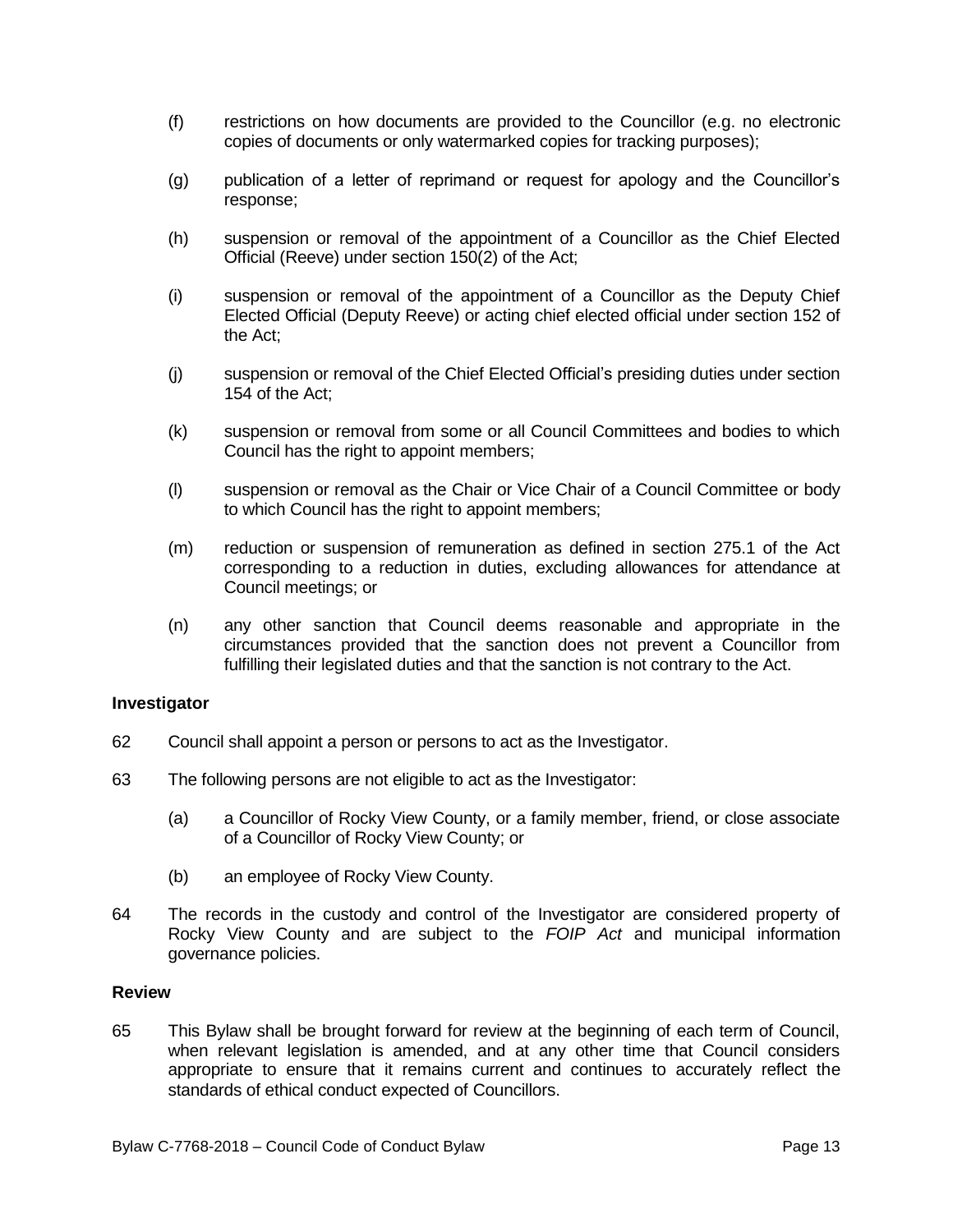# **Severability**

66 Each provision of this Bylaw is independent of all other provisions. If any such provision of this Bylaw is declared invalid for any reason by a court of competent jurisdiction, all other provisions of this Bylaw shall remain valid and enforceable.

# **Transitional**

67 Bylaw C-7768-2018 is passed when it receives third reading and is signed by the Reeve/Deputy Reeve and the Chief Administrative Officer or Designate.

READ A FIRST TIME IN COUNCIL this 2018 2018 2018

READ A SECOND TIME IN COUNCIL this 26<sup>th</sup> day of June, 2018

*UNANIMOUS PERMISSION FOR THIRD READING this 26th day of June, 2018*

READ A THIRD TIME IN COUNCIL this 26<sup>th</sup> day of June, 2018

"Greg Boehlke"

\_\_\_\_\_\_\_\_\_\_\_\_\_\_\_\_\_\_\_\_\_\_\_\_\_\_\_\_\_\_\_

Reeve

"Charlotte Satink" \_\_\_\_\_\_\_\_\_\_\_\_\_\_\_\_\_\_\_\_\_\_\_\_\_\_\_\_\_\_\_

CAO or Designate

 June 26, 2018 \_\_\_\_\_\_\_\_\_\_\_\_\_\_\_\_\_\_\_\_\_\_\_\_\_\_\_\_\_\_\_

Date Bylaw Signed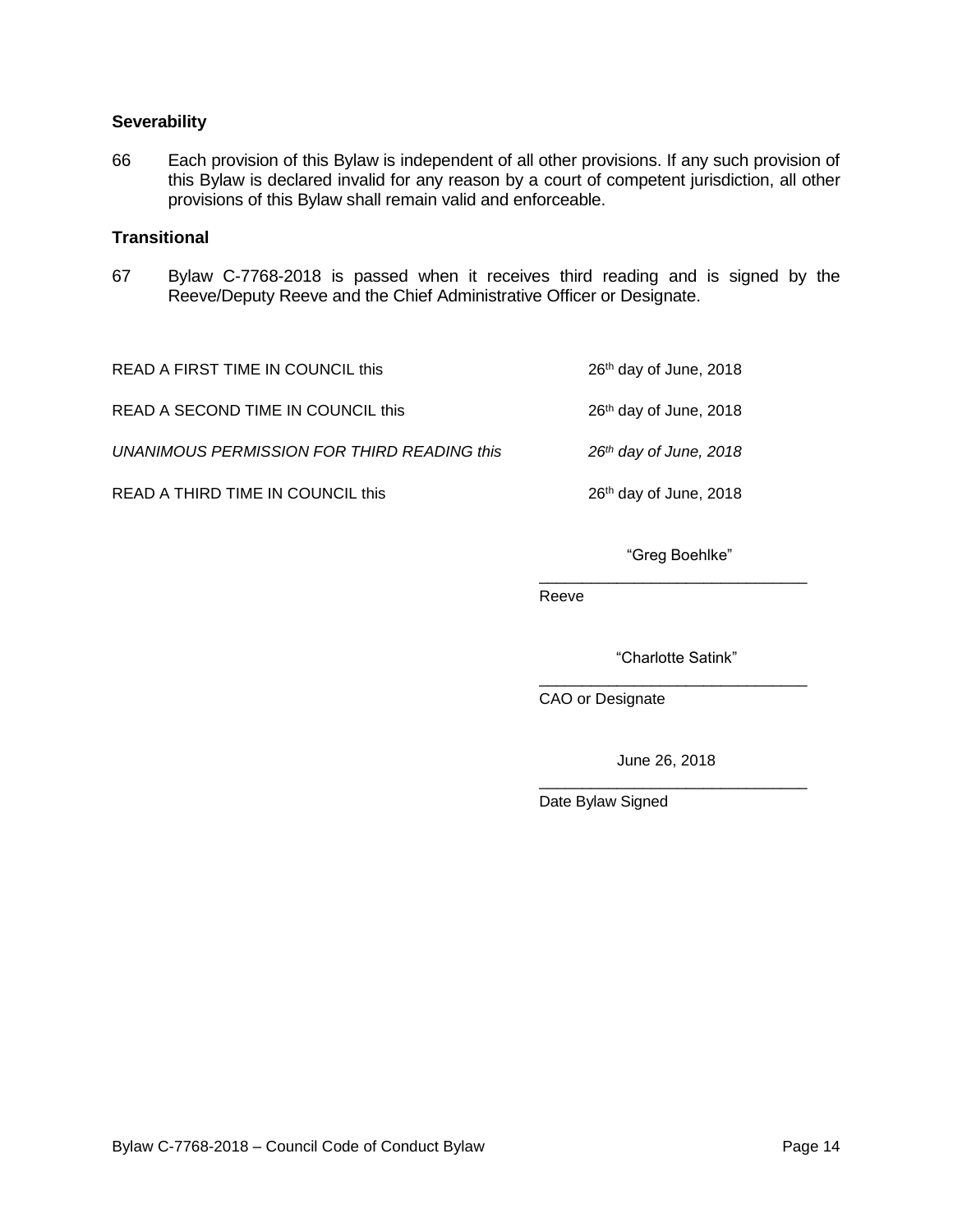# **Schedule "A"**

# **Rocky View County Council Meeting Norms**

# **RVC Council Meeting Norms are:**

- *Designed to be used by Council in all of their interactions;*
- *Behaviours Council wants to live by in their meetings; and*
- *Used to make progress on Council member relationships, not to make them perfect.*

# #1 We will listen actively to each other

When we are listening *actively*, we are remembering that we have been given two ears and one mouth for a reason. When we are listening actively, we will:

- Be present in the room and focus on the conversation we are having;
- Verify that we understand what someone is saying by summarizing what we heard and checking if our understanding is accurate;
- Seek to understand what the person speaking is saying rather than try to "win";
- Have open body language, such as leaning in and making eye contact;
- Say, "tell me more" so we can better understand the speaker's position; and
- Slow down and not interrupt each other.

# #2 We will respect our fellow Councillors

Respect is the bedrock of healthy human interaction. When we are respecting each other, we will observe:

- No personal attacks being made;
- The issues, not the individuals, being challenged;
- Council members feeling safe to share ideas and feelings;
- People being allowed to finish what they are saying;
- People talking directly to the person with whom they are having an issue rather than "triangulating" by gossiping about a third person in order to or form camps; and
- People apologizing when old behaviours surface.

# **#3 We will show humility**

Humility is not a sign of weakness, but a sign of strength in leaders. When we are showing humility, we will observe ourselves:

- Letting go of being right or perfect;
- Accepting outcomes that may be different from what we wanted and being able to move on by knowing that our goal is not about winning;